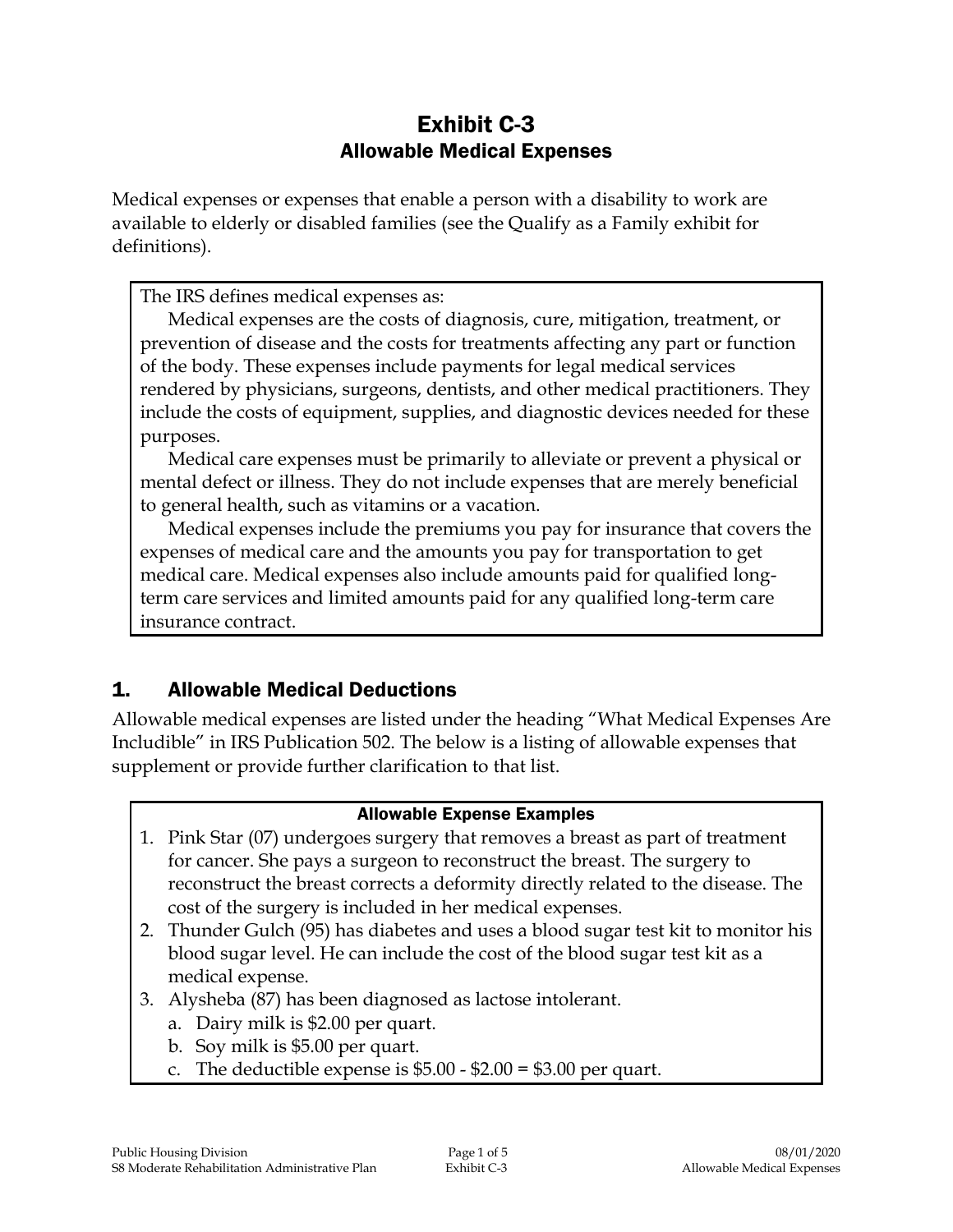### 1.A Assistive Animal Expenses

In general, expenses include any costs incurred in maintaining the health and vitality of the assistive animal so that it may perform its duties. Expenses can include the purchase price of a new animal, food, grooming, or veterinary care. See the Reasonable Accommodations exhibit for the assistive animal approval process.

#### Example: Assistive Animal Expenses

1. Saunterer (age 12) is approved for an assistive animal in his public housing unit. Neither his mother nor his father is elderly or has a disability.

This family is not eligible to deduct the expenses associated with the assistive animal.

2. Jacobus (age 63) is approved for a dog to respond to his epileptic seizures and provide companionship. He goes to the animal shelter, purchases an animal, and buys the incidentals the dog will need (food, water dish, collar, leash, etc.).

Jacobus is eligible to include these expenses as part of his medical expenses.

### 1.B Medicaid or Medicare Payments

If a family receives Adult Public Assistance, the SSI "buy in" is paid for by the State of Alaska. That amount is not included as income although it is paid on behalf of the family.

### 1.C Medicare Part D

The Medicare Prescription Drug Plan-Part D began on January 1, 2006. Under this plan, beneficiaries with low incomes and limited assets may receive additional assistance to help pay for their prescription drug costs. This assistance is called "low-income subsidy," "limited income," or "extra help." This assistance must be excluded from annual income1.

- 1. Under Medicare Part D, the family may only claim those expenses which are unreimbursed out-of-pocket expenses when detailing medical expenses.
- 2. The family may be required to pay a premium under this plan. The premium will be counted as a medical deduction.

Medicare beneficiaries receive statements about their prescription drug spending for months in which they spend. Families may provide the statements they receive as verification of their prescription drug spending.

 $\overline{a}$ 

<sup>&</sup>lt;sup>1</sup> [Public and Indian Housing Notice 2005-37 and Housing Notice H-2005-21](https://intranet/download_file/17909) issued December 9, 2005. "Income calculation and verification guidance regarding the Medicare Prescription Drug Plan–Part D Program." After December 2006, this was incorporated into 24 CFR 5.609.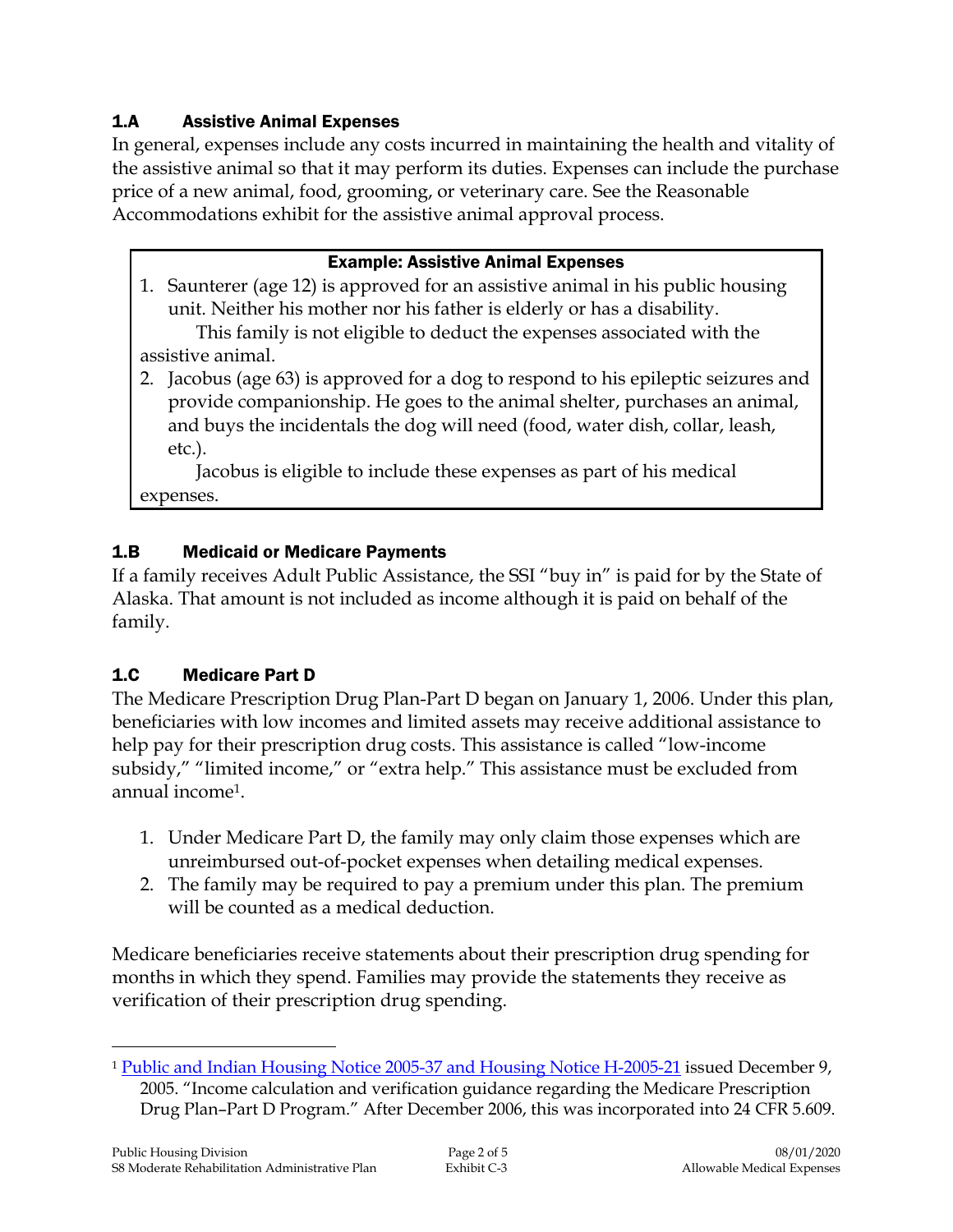### 1.D Medical Equipment

The cost to buy or rent machines or other medical devices can be deducted as well as the excess cost of utilities to operate the equipment.

## 1.E Medical Services

Include in medical expenses amounts paid for legal medical services provided by physicians, surgeons, specialists, or other medical practitioners.

## 1.F Personal Use Items

Personal items to alleviate a medical condition, such as incontinence, are acceptable. If an item purchased in a special form is used to alleviate a medical condition, the excess cost of the special form over the cost of the normal item is considered a medical expense.

- 1. Toothpaste is \$2.00 per tube.
- 2. Special toothpaste prescribed by a dentist for sensitive teeth is \$5.00 per tube.
- 3. The deductible expense is \$5.00 \$2.00 = \$3.00 per tube.

## 1.G Rental Property Improvements

If a person with a disability buys or installs special fixtures in a rental unit for medical or disability reasons, those expenses are counted as a medical expense if not reimbursed by the landlord or other party.

# 2. What Expenses Are Not Included?

Do not include the cost of an item ordinarily used for personal, living, or family purposes for the general improvement or maintenance of ordinary good health. Staff will reference Internal Revenue Service publication 502 for a listing of disallowed medical expenses under the heading, "What Expenses Are Not Includible?"

# 3. Gathering Medical Expenses

Staff will gather handicap and medical expense information from families. Staff will remind families that personal or confidential information describing a health or medical condition is not required.

### 3.A Acceptable Documentation Sources

Families must include at least three (3) months of receipts or documentation from an appropriate medical source to substantiate a recurring expense. The form of verification must be sufficient for staff to anticipate that year's medical expense. The documentation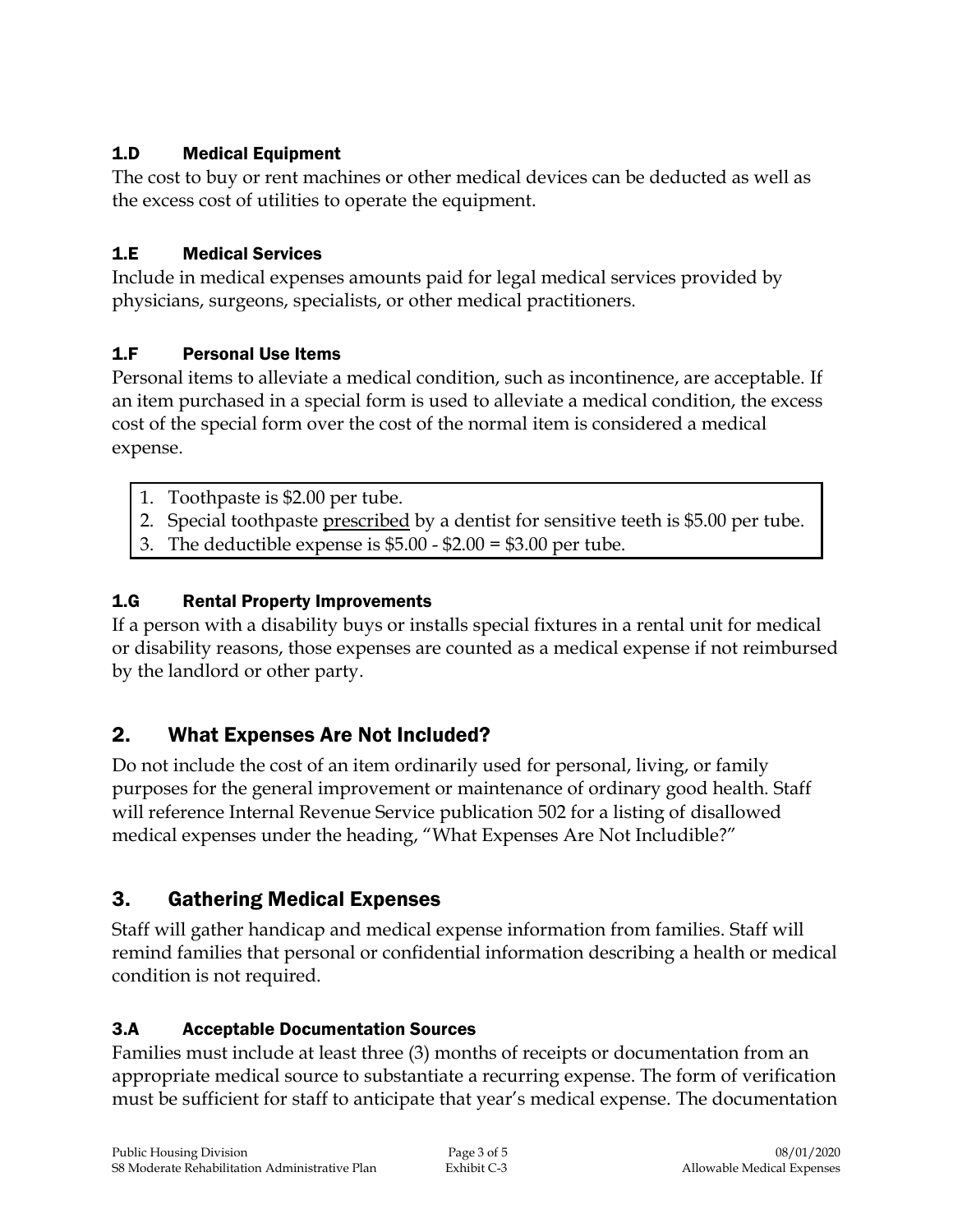provided must be sufficient to determine if the expense is eligible and if the family is actually paying for the expense. Staff may request additional documentation if the family's initial documents are insufficient.

Families may submit the following types of documentation:

- $\triangleright$  Bills from a medical provider
- $\triangleright$  A list provided by a pharmacy of expenses for the last three months
- $\triangleright$  A billing statement from a medical or healthcare provider
- $\triangleright$  Medicare statements detailing prescription drug spending
- $\triangleright$  Monthly statements from a healthcare provider
- $\triangleright$  Credit card statements showing payments made to a healthcare provider
- $\triangleright$  If a family is claiming a medical expense that appears to be for general health, a copy of the prescription for that item is needed

### 3.B Pending Procedures

If a family reports a pending medical procedure, the family may provide an estimate or payment plan for the cost. The deduction may not be applied until proof of the first payment is provided. Calculate the deduction based on when the first payment is made and the time remaining to the next annual examination.

### Example: Pending Procedure Expense

Prairie Bayou is a 67 year old tenant with an annual examination date of June 1. In October he reports that he will be getting a dental procedure in November and provides an estimate from his dentist of the cost.

- 1. Staff asks Prairie Bayou to return when he makes his first payment.
- 2. Prairie Bayou returns on November 20 with his receipt for his payment of \$200. His payment plan states he will pay \$200 per month.
- 3. Staff will calculate a total deduction of \$1,200 (\$200 beginning December 1 x 6 months).
- 4. At his annual appointment, staff will verify the balance left on Prairie Bayou's account to allow for any additional payments in the next period.

# 4. Filing

A copy of any medical expense certification or calculation form will be filed with the documentation for the appropriate family income calculation.

1. Staff will keep the most current three years of medical expense documentation that matches the income examinations in the client file.